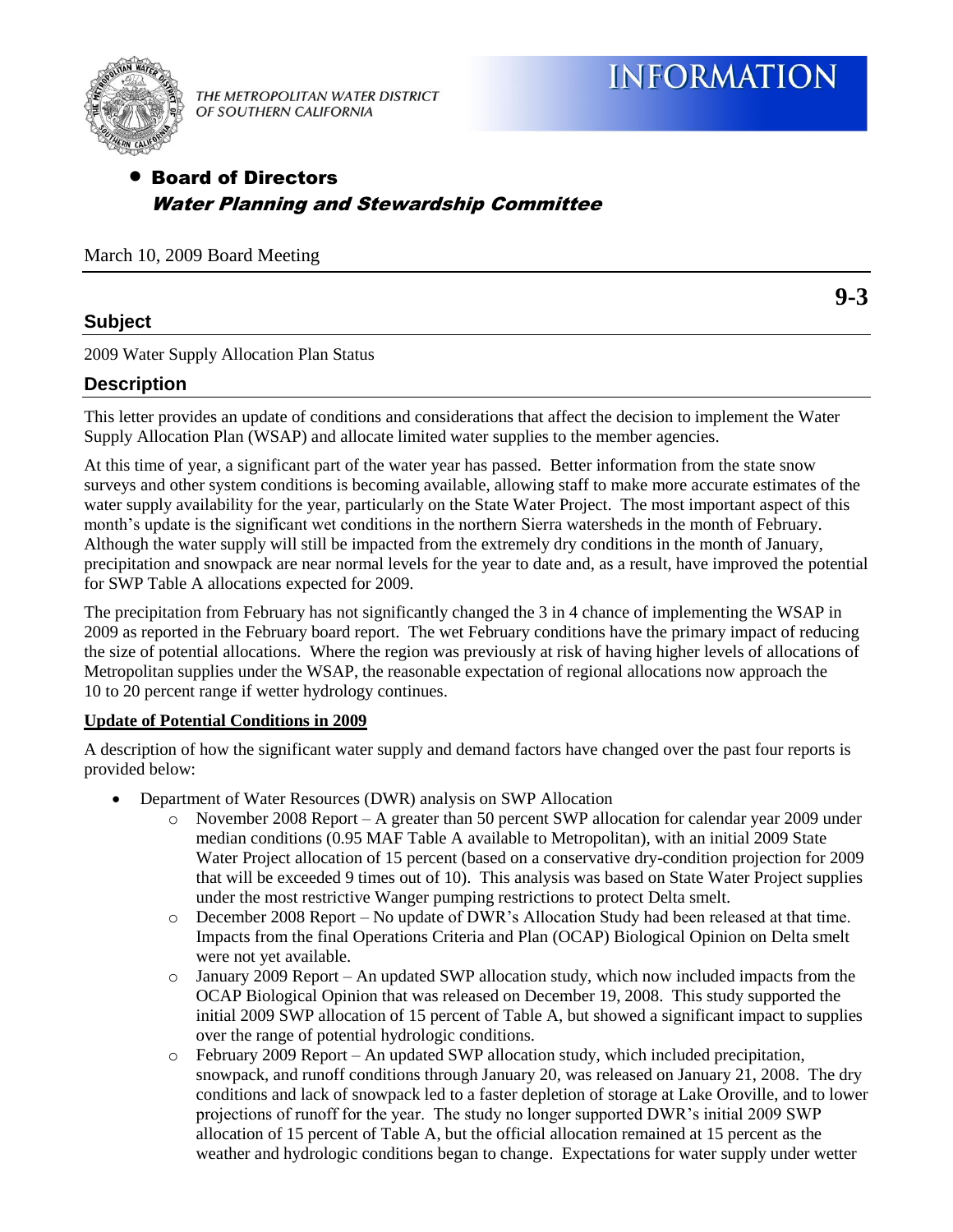conditions through the rest of the year were also significantly lower, with a 35 percent Table A allocation at the 50 percent exceedence level.

- o March 2009 Update An updated SWP allocation study was released by DWR on February 23, 2009, but it did not include any actual February precipitation conditions. Based on the information in that study, staff estimates that the February precipitation should reasonably increase the minimum expectations for SWP allocations to 20 to 25 percent of Table A. DWR is expected to update the study following the March 1 Cooperative Snow Surveys.
- A minimum storage level for Metropolitan's total storage of 1.40 MAF at the end of calendar year 2009 (this includes Metropolitan's emergency storage reserves)
	- o November 2008 Report Metropolitan's total storage was projected to be 1.73 MAF at the end of 2008, allowing for the use of 0.39 MAF within calendar year 2009 to augment imported supplies to meet demands while still maintaining minimum storage levels for 2010.
	- o December 2008 Report Metropolitan's total storage was projected to be 1.71 MAF, a decrease of 20 TAF due to increased demands in October/November.
	- o January 2009 Report Metropolitan's total storage for the end of 2008 was revised to 1.75 MAF. The minimum storage level for the end of calendar year 2009 was revised to 1.40 MAF.
	- o February 2009 Report The minimum storage level for the end of calendar year 2009 was unchanged from the previous 1.40 MAF. The minimum storage level for the end of calendar year 2009 was incorrectly reported in the February Report to be 1.49 MAF.
	- $\circ$  March 2009 Update No change in the estimate of minimum storage level for the end of calendar year 2009 with the correction noted above. For the purposes of estimating water supply allocations, the minimum storage level of 1.40 MAF allows for the use of 0.35 MAF within calendar year 2009.
- Five-Year Supply Plan
	- o November 2008 Report Implementation of 0.453 MAF in equivalent water supply benefits in 2009, of which 0.215 MAF is due to conservation.
	- o December 2008 Report No change in the implementation goals or approach.
	- o January 2009 Report A net increase to 0.492 MAF, mostly due to identification of additional Colorado River Programs.
	- o February 2009 Report A decrease to 0.426 MAF due to unfavorable developments in the State Water Bank.
	- o March 2009 Report No change in the Five-Year Supply Plan.
- Colorado River Aqueduct Deliveries in 2009
	- o November 2008 Report A range of 0.9 MAF to 1.0 MAF of net deliveries.
	- o December 2008 Report No change in the estimate of net deliveries.
	- o January 2009 Report No change in the estimate of net deliveries.
	- o February 2009 Report No change in the estimate of net deliveries.
	- o March 2009 Report No change in the estimate of net deliveries.